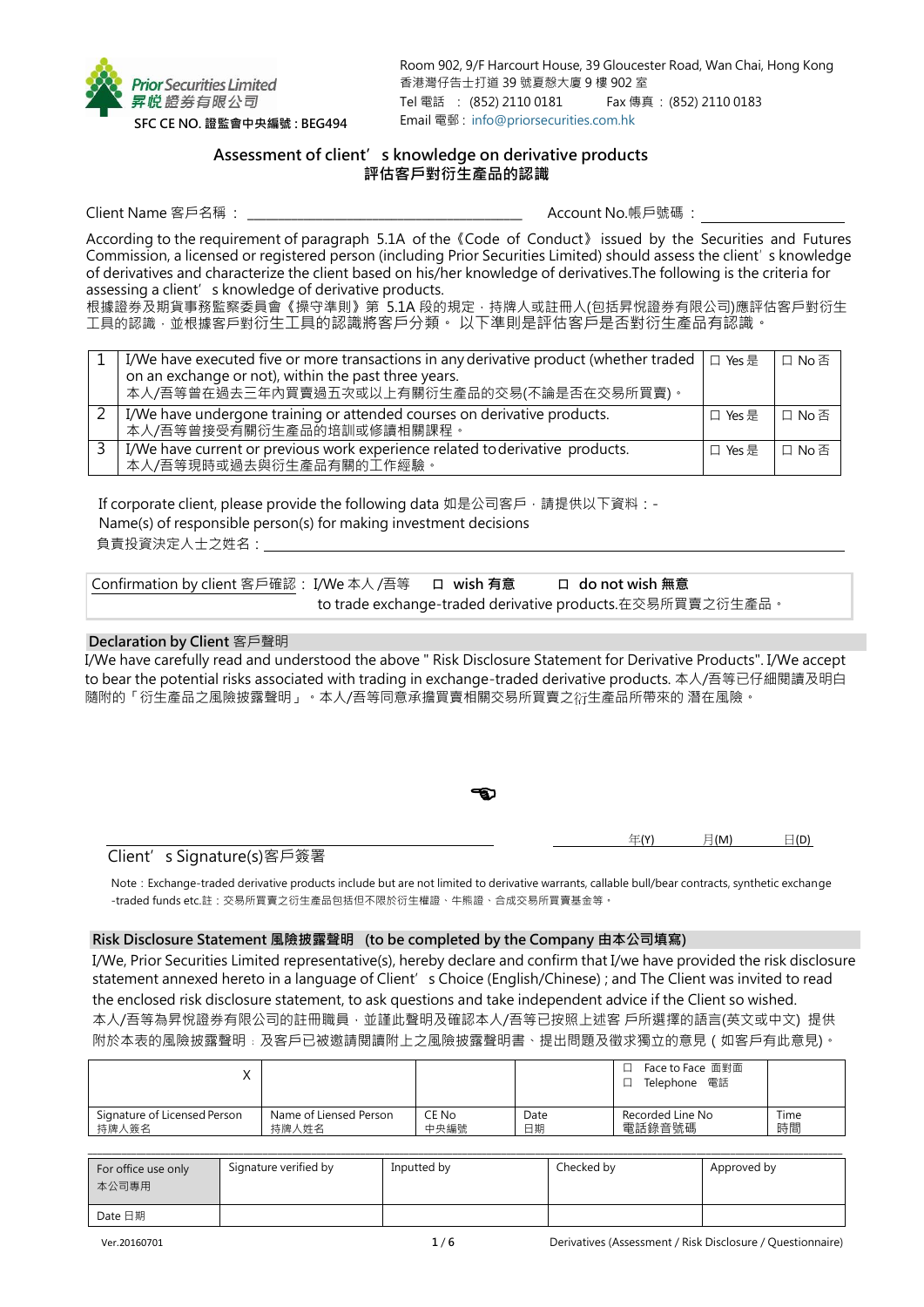**Trading of exchange-traded derivative products involves high risks and is not suitable for every investor. Investors should understand and consider the following risks before trading in derivative products. 買賣交易所買賣之衍生產品涉及高風險,並非每個投資者皆適合。投資者買賣衍生產品前必須清楚明白 及考慮以下的風險:**

## **Some Risks Associated with Structured Products 結構性產品的一些相關風險**

## 1. **Issuer default risk 發行商失責風險**

In the event that a structured product issuer becomes insolvent and defaults on their listed securities, investors will be considered as unsecured creditors and will have no preferential claims to any assets held by the issuer. Investors should therefore pay close attention to the financial strength and credit worthiness of structured product issuers. 倘若結構性產品發行商破產而未能履行其對所發行證券的責任, 投資者只被視為無抵 押債權人,對發行商任何資產均無優先索償權。因此,投資者須特別留意結構性產品發行商的財力及信用

# 2 **Uncollateralized product risk 非抵押產品風險**

Uncollateralized structured products are not asset backed. In the event of issuer bankruptcy, investors can lose their entire investment. Investors should read the listing documents to determine if a product is uncollateralized. 非抵押結構性產品並沒有資產擔保。倘若發行商破產,投資者可以損失其全數 投資。要確定產品是否非抵押,投資者 須細閱上市文件。

## 3. **Gearing risk 槓桿風險**

Structured products such as derivative warrants and callable bull/bear contracts (CBBCs) are leveraged and can change in value rapidly according to the gearing ratio relative to the underlying assets. Investors should be aware that the value of a structured product may fall to zero resulting in a total loss of the initial investment. 結構性產品如衍生權證及牛熊證均是槓桿產品,其價值可按相對相關資產的槓桿比率而快速改變。投 資者須留意,結構性產品的價值可以跌至零,屆時當初投資的資金將會盡失。

#### 4 **Expiry considerations 有效期的考慮**

Structured products have an expiry date after which the issue may become worthless. Investors should be aware of the expiry time horizon and choose a product with an appropriate lifespan for their trading strategy. 結構性產品設有到期日,到期後的產品即一文不值。投資者須留意產品的到期時間,確保所選產品尚餘的有效期能 配 合其交易策略。

# 5 **Extraordinary price movements 特殊價格移動**

The price of a structured product may not match its theoretical price due to outside influences such as market supply and demand factors. As a result , actual traded prices can be higher or lower than the theoretical price. 結構性產品的價格或會因為外來因素(如市場供求)而有別於其理論價,因此實際成交價可以高過 亦可以低過理論價。

#### 6 **Foreign exchange risk 外匯風險**

Investors trading structured products with underlying assets not denominated in Hong Kong dollars are also exposed to exchange rate risk. Currency rate fluctuations can adversely affect the underlying asset value, also affecting the structured product price. 若投資者所買賣結構性產品的相關資產並非以港幣為單位, 其尚要面對外匯風險。貨幣兌換率的波動可對相關資產的價值造成負面影響,連帶影響結構性產品的價格。

#### 7 **Liquidity risk 流通量風險**

The Exchange requires all structured product issuers to appoint a liquidity provider for each individual issue. The role of liquidity providers is to provide two way quotes to facilitate trading of their products. In the event that a liquidity provider defaults or ceases to fulfill its role, investors may not be able to buy or sell the product until a new liquidity provider has been assigned. 聯交所規定所有結構性產品發行商要為每一隻個別產品委任一 名流通量提供者。通量提供者為產品提供兩邊開盤方便買賣。若有流通量提供者失責或停止履行職責, 有關產品的投資者或就不能進行買賣,直至有新的流通量 提供者委任出來止。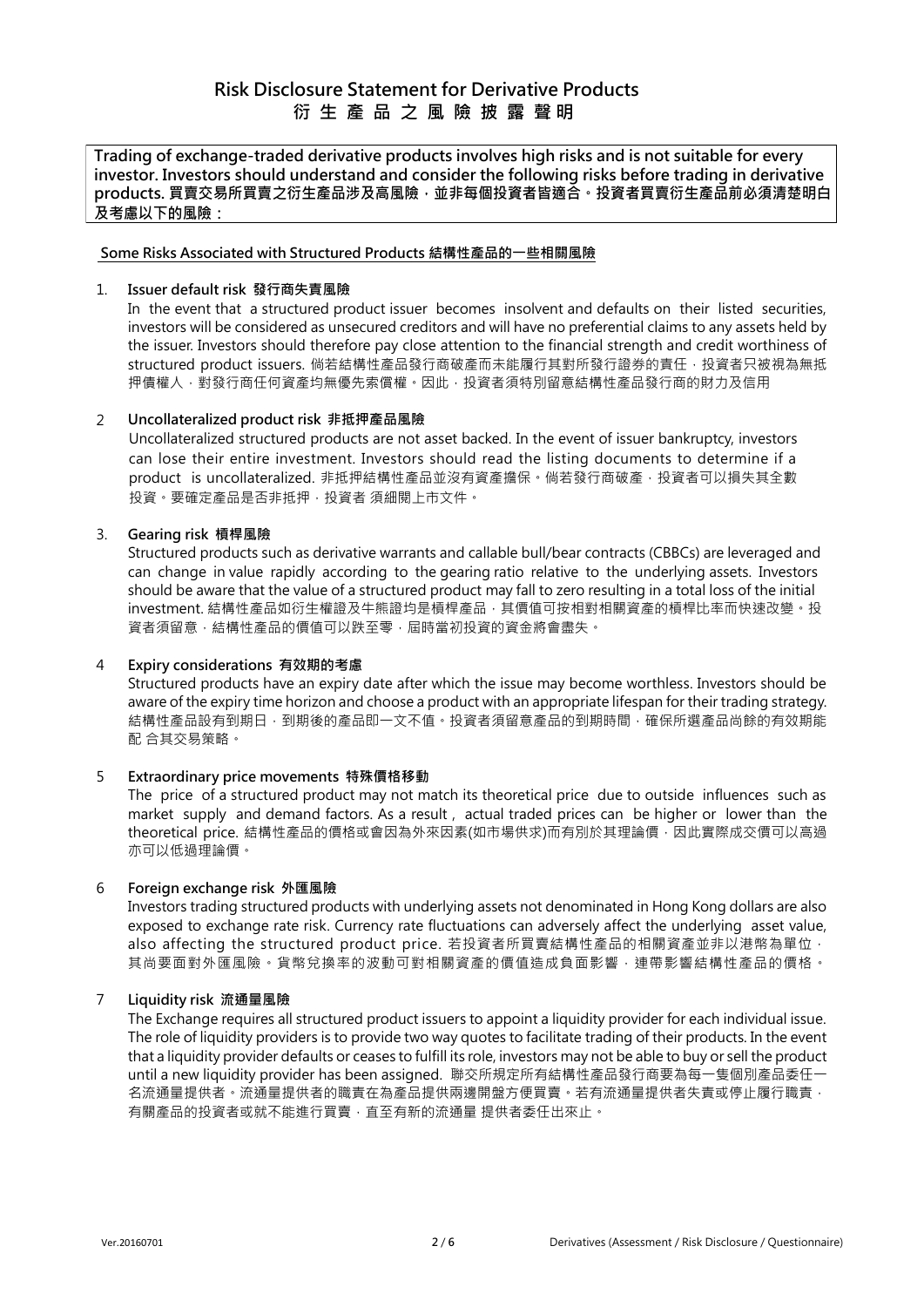## 1 **Time decay risk 時間損耗風險**

All things being equal, the value of a derivative warrant will decay over time as it approaches its expiry date. Derivative warrants should therefore not be viewed as long term investments. 假若其他情況不變, 衍生權證 愈接近到期日,價值會愈低,因此不能視為長線投資。

## 2 **Volatility risk 波幅風險**

Prices of derivative warrants can increase or decrease in line with the implied volatility of underlying asset price. Investors should be aware of the underlying asset volatility. 衍生權證的價格可隨相關資產價格的引申波 幅而升跌,投資者須注意相關資產的波幅。

#### **Some Additional Risks Involved in Trading CBBCs 買賣牛熊證的一些額外風險**

## 1 **Mandatory call risk 強制收回風險**

Investors trading CBBCs should be aware of their intraday "knockout" or mandatory call feature. A CBBC will cease trading when the underlying asset value equals the mandatory call price/level as stated in the listing documents. Investors will only be entitled to the residual value of the terminated CBBC as calculated by the product issuer in accordance with the listing documents. Investors should also note that the residual value can be zero. 投資者買賣牛熊證,須留意牛熊證可以即日「取消」或強制收回的特色。若牛熊證的相關資產 值等同上市文件所述的強制收回價/水平,牛熊證即停止買賣。屆時,投資者只能收回已停止買賣的牛熊證由產品 發行商按上市文件所述計算 出來的剩餘價值 (注意:剩餘價值可以是零)。

# 2 **Funding costs 融資成本**

The issue price of a CBBC includes funding costs. Funding costs are gradually reduced over time as the CBBC moves towards expiry. The longer the duration of the CBBC, the higher the total funding costs. In the event that a CBBC is called, investors will lose the funding costs for the entire lifespan of the CBBC. The formula for calculating the funding costs are stated in the listing documents. 牛熊證的發行價已包括融資成本。融資 成本會隨牛熊證接近到期日而逐漸減少。牛熊證的年期愈長,總融資成本愈高。若一天牛熊證被收回,投資者即損 失牛熊證整個有效期的融資成本。融資成本的計算程式載於牛熊證的上市文件。

#### **Some Risks Associated with Exchange Traded Funds (ETFs) 交易所買賣基金的一些相關風險**

#### 1 **Market risk 市場風險**

ETFs are typically designed to track the performance of certain indices, market sectors, or groups of assets such as stocks, bonds, or commodities. ETF managers may use different strategies to achieve this goal, but in general they do not have the discretion to take defensive positions in declining markets. Investors must be prepared to bear the risk of loss and volatility associated with the underlying index/assets.

交易所買賣基金主要為追蹤某些指數、行業/領域又或資產組別(如股票、債券或商品) 的表現。交易所買賣基金經 理可用不同策略達至目標,但通常也不能在跌市中酌情採取防守策略,投資者必須要有因為相關指數/資產的波動 而蒙受損 失的準備。

# 2 **Tracking errors 追蹤誤差**

Tracking errors refer to the disparity in performance between an ETF and its underlying index/assets. Tracking errors can arise due to factors such as the impact of transaction fees and expenses incurred to the ETF, changes in composition of the underlying index/assets, and the ETF manager's replication strategy. (The common replication strategies include full replication/representative sampling and synthetic replication which are discussed in more detail below.)

這是指交易所買賣基金的表現與相關指數/資產的表現脫節,原因可以來自交易所買賣基金的交易費及其他費用, 相關指數/資產改變組合、交易所買賣基金經理的複製策略等等因素。(常見的複製策略包括完全複製/選具代表性 樣本以及 綜合複製,詳見下文。)

# 3 **Trading at discount or premium 以折讓或溢價交易**

An ETF may be traded at a discount or premium to its Net Asset Value (NAV). This price discrepancy is caused by supply and demand factors, and may be particularly likely to emerge during periods of high market volatility and uncertainty. This phenomenon may also be observed for ETFs tracking specific markets or sectors that are subject to direct investment restrictions.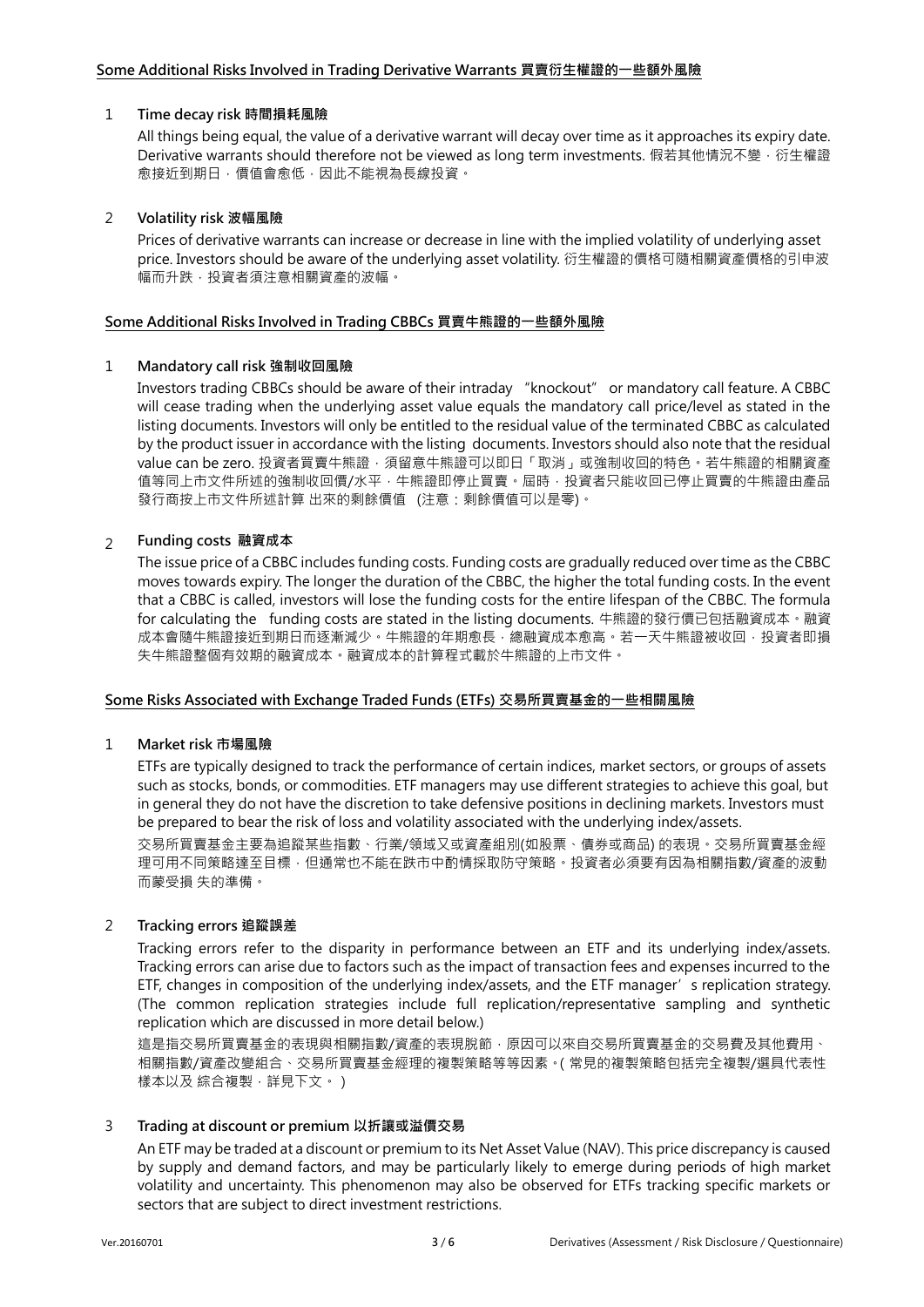交易所買賣基金的價格可能會高於或低於其資產淨值,當中主要是供求因素的問題,在市場大幅波動兼變化不定 期間尤其多見,專門追蹤一些對直接投資設限的市場/行業的交易所買賣基金亦可能會有此情況。

#### 4 **Counterparty risk involved in ETFs with different replication strategies 交易所買賣基金的不同複製策略涉 及對手風險**

#### **a) Full replication and representative sampling strategies 完全複製及選具代表性樣本策略**

An ETF using a full replication strategy generally aims to invest in all constituent stocks/assets in the same weightings as its benchmark. ETFs adopting a representative sampling strategy will invest in some, but not all of the relevant constituent stocks/assets. For ETFs that invest directly in the underlying assets rather than through synthetic instruments issued by third parties, counterparty risk tends to be less of concern. 採用完全複製策略的交易所買賣基金, 通常是按基準的相同比重投資於所有的 成份股/資產。採取選具代表性樣本策略 的,則只投資於其中部分(而不是全部)的相關成份股/資產。直接投資 相關資產而不經第三者所發行合成複製工具的交 易所買賣基金,其交易對手風險通常不是太大問題。

#### **b) Synthetic replication strategies 綜合複製策略**

ETFs utilizing a synthetic replication strategy use swaps or other derivative instruments to gain exposure to a benchmark. Currently, synthetic replication ETFs can be further categorized into two forms: 採用綜 合複製策略的交易所買賣基金,主要透過掉期或其他衍生工具去追蹤基準的表現。現時,採取綜合複製策略 的 交易所買賣基金可再分為兩種:

#### **i. Swap-based ETFs 以掉期合約構成**

Total return swaps allow ETF managers to replicate the benchmark performance of ETFs without purchasing the underlying assets. Swap-based ETFs are exposed to counterparty risk of the swap dealers and may suffer losses if such dealers default or fail to honor their contractual commitments. 總回報掉期讓交易所買賣基金經理可以複製基金基準的表現而不用購買其相關資產。以掉期合約構成的交 易所買賣基金需承受源自掉期交易問題である。若掉期交易商失責或不能履行其合約承諾,基金或 要蒙 受損失。

### **ii. Derivative embedded ETFs 以衍生工具構成**

ETF managers may also use other derivative instruments to synthetically replicate the economic benefit of the relevant benchmark. The derivative instruments may be issued by one or multiple issuers. Derivative embedded ETFs are subject to counterparty risk of the derivative instruments' issuers and may suffer losses if such issuers default or fail to honour their contractual commitments. 交易所買賣基金經理也可以用其他衍生工具,綜合複製相關基準的經濟利益。有關衍生工具可由一個或多 個發行商發行。以衍生工具構成的交易所買賣基金需承受源自發行商的交易對手風險。若發行商失責或不 能履 行其合約承諾,基金或要蒙受損失。

Even where collateral is obtained by an ETF, it is subject to the collateral provider fulfilling its obligations. There is a further risk that when the right against the collateral is exercised, the market value of the collateral could be substantially less than the amount secured resulting in significant loss to the ETF. It is important that investors understand and critically assess the implications arising due to different ETF structures and characteristics. 交易所買賣基金即使取得抵押品,也需依靠抵押品提供者履行責任。此外,申索抵押品的權利一旦 行使,抵押品的市值可以遠低於當初所得之數,令交易所買賣基金損失嚴重。投資者是否了解並能審慎評估不同的 交易所買賣基金結構及特色會有何影響 極為重要。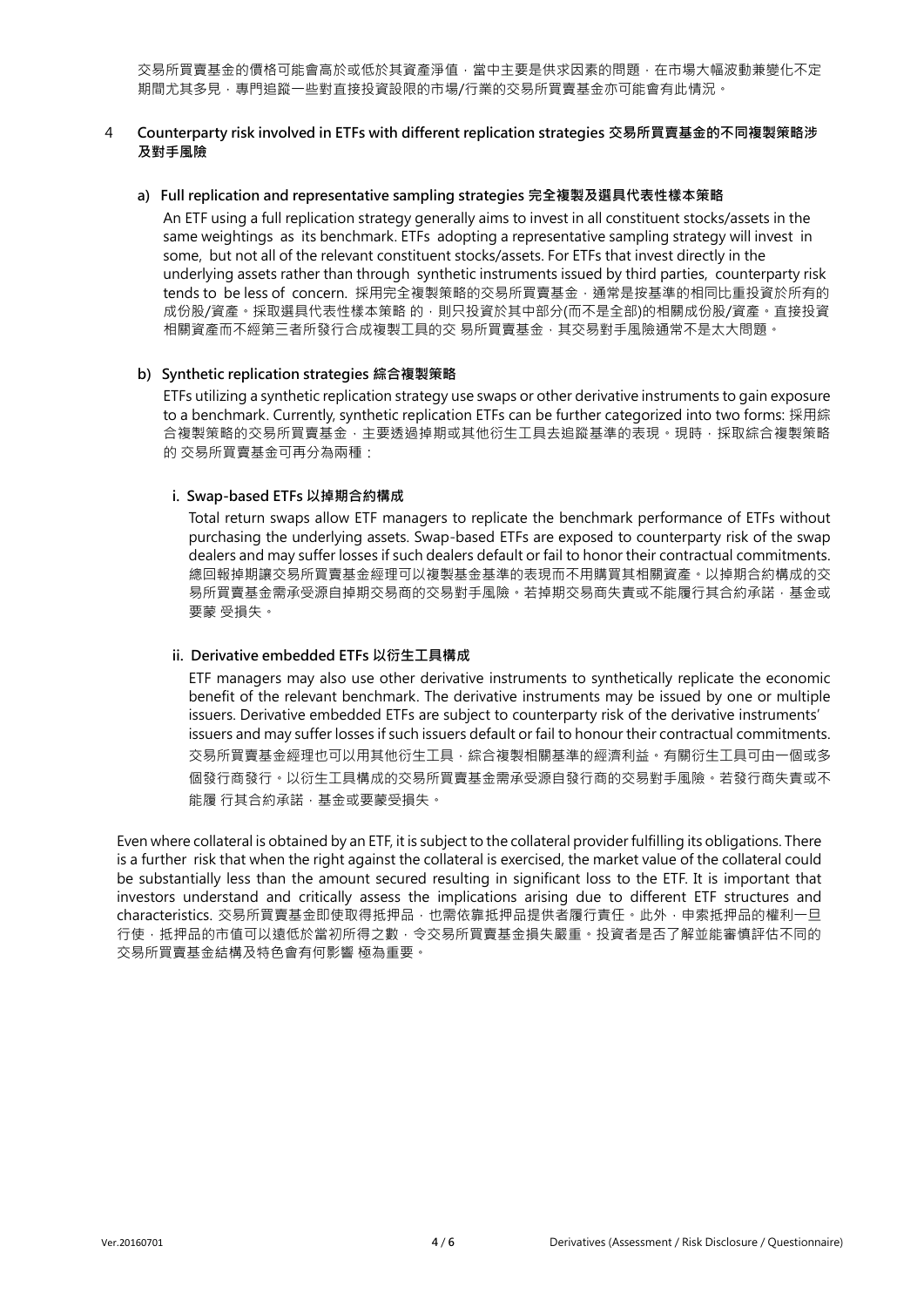

Room 902, 9/F Harcourt House, 39 Gloucester Road, Wan Chai, Hong Kong 香港灣仔告士打道 39 號夏慤大廈 9 樓 902 室 Tel 電話 : (852) 2110 0181 Fax 傳真 : (852) 2110 0183 Email 電郵 : [info@priorsecurities.com.hk](mailto:info@priorsecurities.com.hk)

# **衍生產品認識問卷調查**

如客戶過去並未對衍生產品有認識,並已接受致昇悅券有限公司("昇悅")就相關衍生產品作出之 風險解釋, 請完成以下的衍生工具問卷:

# **牛熊證部份**

| 1. 牛熊證於強制回收後, 其價值是否有機會等於零?     | 口是 | 口 否 |
|--------------------------------|----|-----|
| 2. 時間值損耗風險是否買賣牛熊證的其中一項風險?      | 口是 | 口 否 |
| 3. 牛熊證於強制回收後, 投資者是否仍能進行買賣?     | 口是 | 口否  |
|                                |    |     |
| 衍生權證部份                         |    |     |
| 4. 發行商失責風險是否買賣衍生權證(窩輪)的其中一項風險? | 口是 | 口 否 |
| 5. 槓桿風險是否買賣衍生權證(窩輪)的其中一項風險?    | 口是 | 口 否 |
| 6. 引申波幅風險是否買賣衍生權證(窩輪)的其中一項風險?  | 口是 | 口 否 |
|                                |    |     |

# **ETF 部份**

| 7. 交易所買賣基金(ETF)的發行商是否被視為不會失責或者破產的金融機構? | 口 是 口 否 |  |
|----------------------------------------|---------|--|
| 8. 外匯風險是否交易所買賣基金(ETF)的其中一項風險?          | 口是 口 否  |  |
| 9. 不同複製策略涉及對手風險是否交易所買賣基金(ETF)的其中一項風險?  | 口是 口 否  |  |

本人 ( 帳戶號碼 ) 現簽署確認昇悅 就本人對衍生產品之認識所作出的評估。如本人未有衍生產品之認識,本人已接受悅就相關衍生產品作 出之風險認識。本人清楚明白相關衍生產品的各類風險及願意承擔交易相關衍生產品所帶來的潛在風險。

客戶簽署:\_\_\_\_\_\_\_\_\_\_\_\_\_\_\_\_\_\_\_\_\_\_\_\_\_\_\_\_\_\_\_\_\_\_\_\_\_\_\_\_\_\_\_\_\_\_\_ 日期:\_\_\_\_\_\_\_\_\_\_\_\_\_\_\_\_\_\_\_\_\_\_\_\_\_\_\_\_\_\_\_\_\_

| For office use only<br>本公司專用 | Signature verified by | Inputted by | Checked by | Approved by |
|------------------------------|-----------------------|-------------|------------|-------------|
| Date 日期                      |                       |             |            |             |

 $\_$  ,  $\_$  ,  $\_$  ,  $\_$  ,  $\_$  ,  $\_$  ,  $\_$  ,  $\_$  ,  $\_$  ,  $\_$  ,  $\_$  ,  $\_$  ,  $\_$  ,  $\_$  ,  $\_$  ,  $\_$  ,  $\_$  ,  $\_$  ,  $\_$  ,  $\_$  ,  $\_$  ,  $\_$  ,  $\_$  ,  $\_$  ,  $\_$  ,  $\_$  ,  $\_$  ,  $\_$  ,  $\_$  ,  $\_$  ,  $\_$  ,  $\_$  ,  $\_$  ,  $\_$  ,  $\_$  ,  $\_$  ,  $\_$  ,